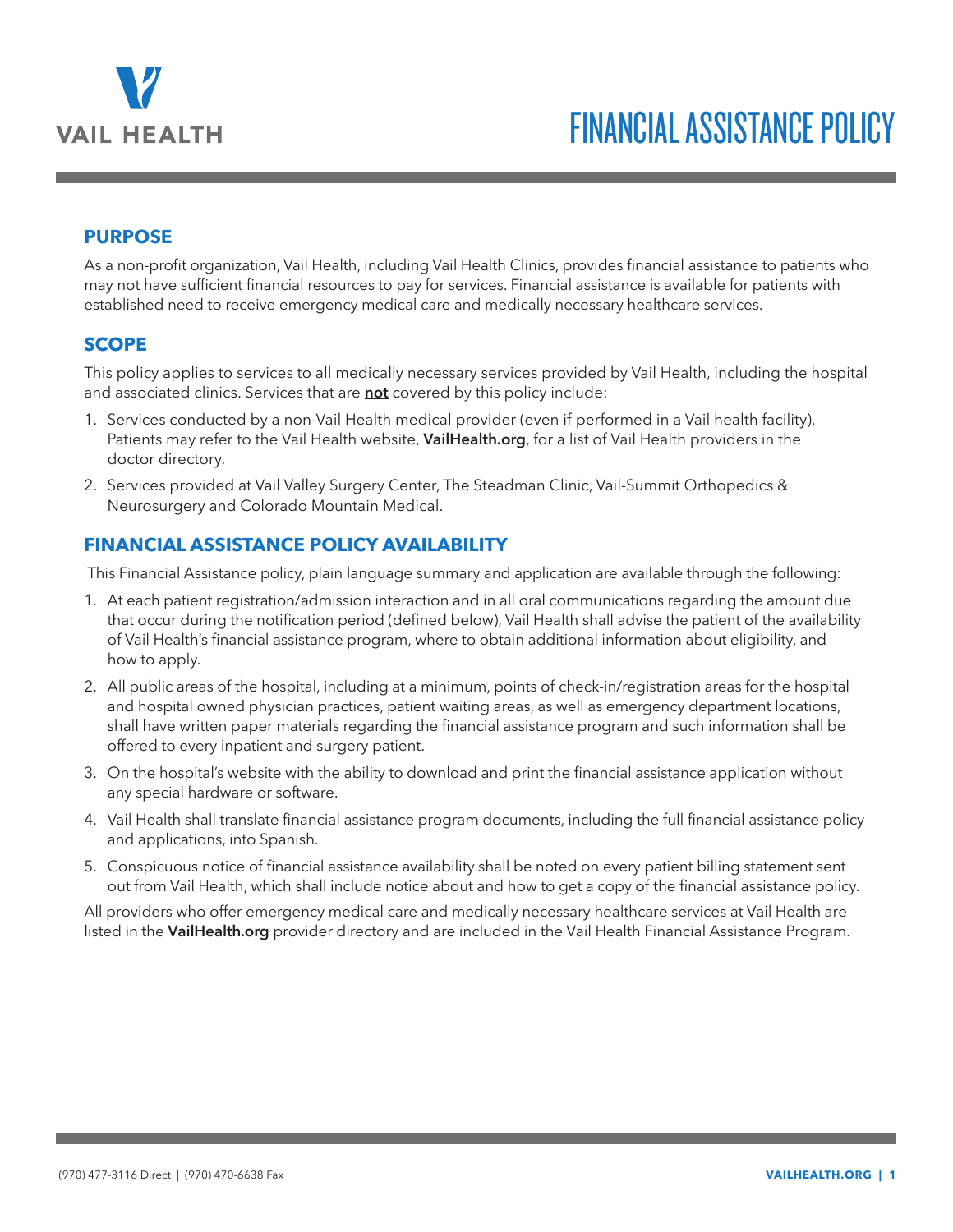# **NOTIFICATION AND APPLICATION PERIOD**

- 1. Vail Health will notify patients its financial assistance policy beginning the first date that an episode of care is provided and ending the 120th day after Vail Health provides the first billing statement to the patient for the care.
- 2. Vail Health must accept and process a financial assistance application for a period up to 240 days after Vail Health provides the first billing statement to the patient (defined as the Application Period).
- 3. Vail Health Statements shall include a description of any extraordinary collection actions that Vail Health intends to initiate. Notification efforts are deemed reasonable if Vail Health notifies the patient about its financial assistance program as described above and follows the requirements for incomplete and complete financial assistance applications described in the 'Review and Approval' section below.
- 4. If a financial assistance application is received during the application period and deemed incomplete, a written notice to the patient/guarantor will be sent within 15 days of receipt of the incomplete application requesting the missing information be returned within 30 days of the date of the notice. Such notice shall include contact information for the facility or department that can provide assistance with the financial assistance process. Any extraordinary collection actions in progress at the time a complete application is received must be suspended. Such collections may be initiated or resumed if deemed not eligible.

# **ELIGIBILITY REQUIREMENTS**

Eligibility for Vail Health's financial assistance program is based on residency requirements, household income and assets. Vail Health provides financial assistance on a sliding scale to individuals with an annual household income up to 500% of the annually published Federal Poverty Guidelines (FPG).

Our financial counselors are available to assist patients going through the financial assistance application process and can be reached Monday through Friday, from 8:00 a.m. to 5:00 p.m. at (970) 477-3116. The financial counselors can also be reached in the following ways:

- **• MAIL:** PO Box 40,000, Vail, CO 81658 | Attn: Financial Assistance Department
- **• EMAIL:** FinancialAssistance@VailHealth.org
- **• PHONE:** (970) 477-3116
- **• IN PERSON:** Call to set up an appointment (970) 477-3116

 **Vail Health Hospital - Admissions Department** 180 South Frontage Road West, Vail, CO 81657  **Edwards Pavilion** 320 Beard Creek Road, Edwards, CO 81632

Financial assistance qualification is considered based on one of the following types of eligibility:

**1. Presumptive Eligibility**

There are instances when a patient may qualify for financial assistance, however a full application is not required. Certain circumstances provide sufficient information to qualify the patient for financial assistance and are deemed presumptively eligible. Presumptive eligibility may be determined based on one or more of the following:

- Homelessness: Self-attestation required
- Medicaid eligibility: Not active for a date of service prior to the Medicaid effective date
- Mental incapacitation: No one to act on patient's behalf. Documentation required\*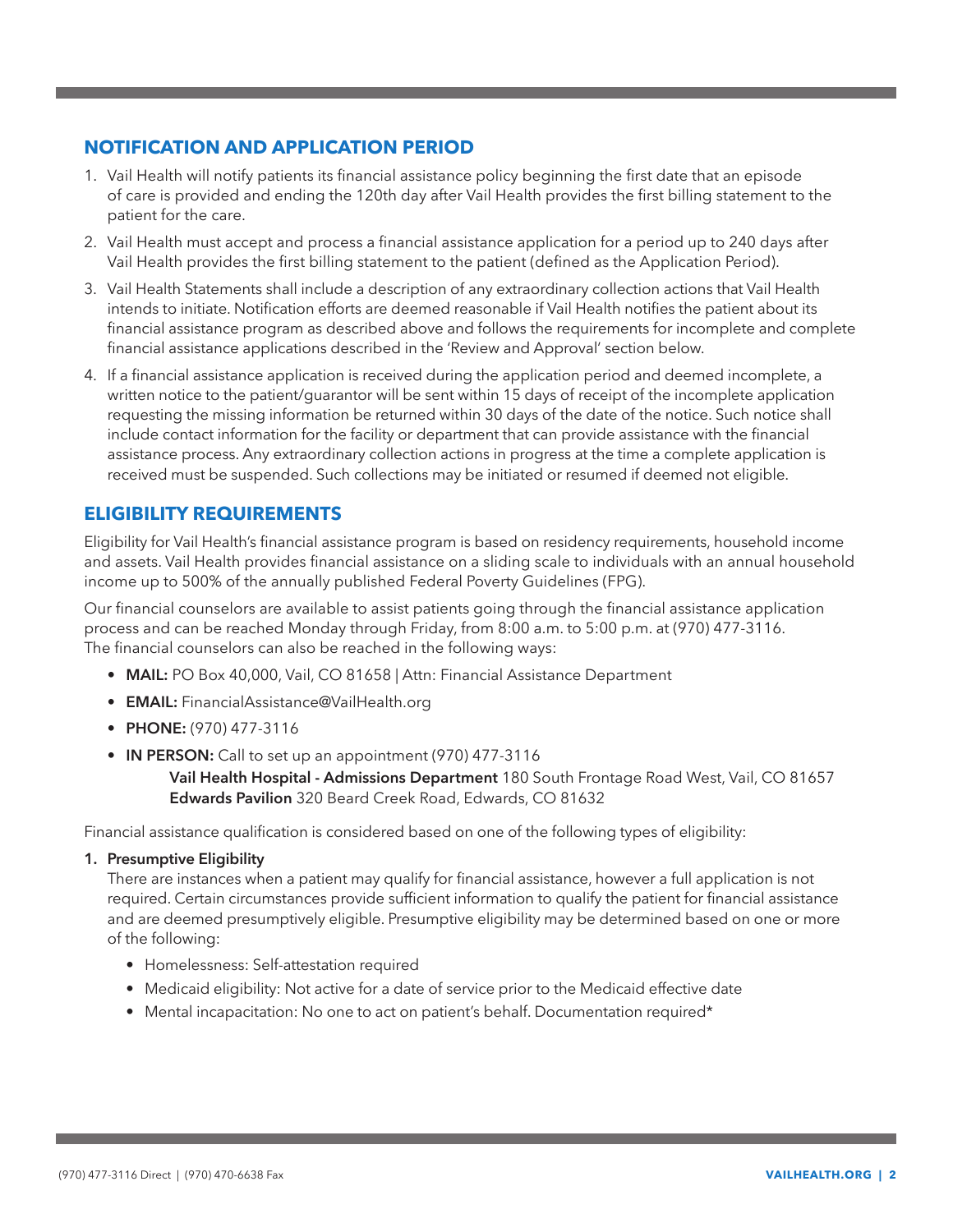- Enrollment in assistance programs for low income individuals: Proof of eligibility is required.
	- \* Examples include:

Women, Infants & Children program (WIC) Food Stamps Low Income Energy Assistance Programs Low Income Housing Assistance Medicaid QMB eligibility (Medicaid pays Part B premium)

\* An application is required for these programs to establish eligibility with documentation of the above which supports eligibility.

#### **2. Uninsured Eligibility**

- Eligibility for all uninsured patients will be is based on meeting residency and income/assets requirements.
- Financial Assistance is not available to patients with insurance coverage.

# **INCOME AND ASSETS ANALYSIS**

If the patient does not qualify for presumptive eligibility, an application for financial assistance must be submitted. If an application qualifies under the income analysis, it must also meet the assets analysis. Financial assistance applications will be considered for individual or household unit income up to 500% of the federal poverty level.

#### **1. Income Analysis**

Income will be based on supporting documentation for all jobs held throughout the current year. Employment status shall be considered when determining income levels. If at the time of the application, the applicant has been unemployed for a continuous period of more than 90 days and is receiving or eligible to receive unemployment benefits, prior income will not be considered in the income analysis.

#### **2. Assets**

Individual or household unit net worth up to \$250,000 (excluding primary home residence) will be excluded from the application process. These exclusions include: retirement plan accounts including IRA, 401k and 403b balances, irrevocable trusts for burial purposes, and/or federal and state administered college savings plans. All other assets will be considered available for payment of healthcare expenditures. Business ownership and self-employment will be used to determine net worth on an individual basis.

The required supporting documentation described above may be waived in lieu of information Vail Health obtains through use of technology tools or other methods of presumptive assumptions as predictive measures of a patient's ability to pay and financial status.

### **RESIDENCY REQUIREMENTS**

Financial assistance is available for emergent or medically necessary care to all individuals who reside in Eagle, Summit or Lake County for three months or more, and have received care from Vail Health.

### **DETERMINING ELIGIBILITY**

Vail Health may use third party solutions to evaluate the patient's ability to pay based on an evaluation of recent credit extension and current available credit.

Approval of financial assistance will be denied if Vail Health reasonably believes that the patient could qualify for Medicaid or other health and welfare eligibility and the patient refuses to apply. If the patient does not quality for Colorado Medicaid, then the patient will be required to submit a financial assistance application.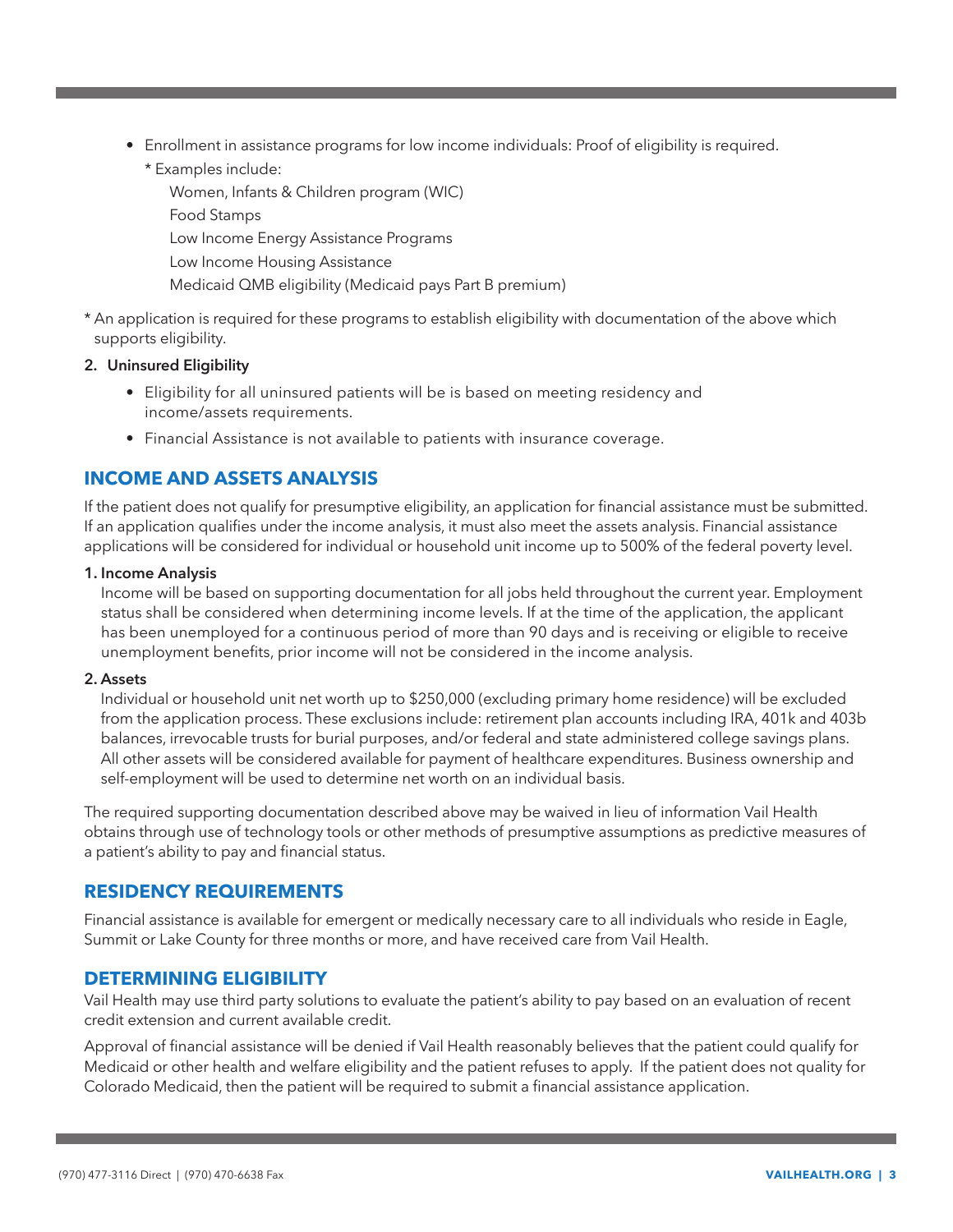Guidelines for determining eligibility for financial assistance shall be applied consistently. Vail Health shall not discriminate against patients applying for financial assistance based on race, color, national origin, sex, age, or disability. In determining a patient's eligibility for financial assistance, the Vail Health financial counselors will assist the patient in determining if he/she is eligible for government-sponsored programs (including referral to outside resources), and to direct patients on where to find information about insurance coverages offered through the Colorado health insurance exchange.

All requests for financial assistance must be signed by either the patient or authorized patient representative attesting that the information provided on the application is true and accurate. When possible, Vail Health shall screen each uninsured patient for eligibility for financial assistance.

# **REVIEW AND APPROVAL**

Vail Health's financial counselor will approve financial assistance for initial amounts up to \$9,999. The Director of Patient Access must review and approve applications with initial amounts of \$10,000 - \$24,999. Applications with initial amounts of \$25,000 or great will be approved by Vail Health's Chief Financial Officer. Financial counselors will document receipt, review and approval of the financial assistance application.

Upon approval or denial of financial assistance, a letter shall be sent to the patient or responsible party as notification of the decision made. The letter will be sent no later than sixty (60) days of receipt the completed financial assistance application.

Upon approval of a financial assistance request, Vail Health shall do the following:

- Provide the patient a card that will be presented at all registrations during the eligibility period to identify the level of financial assistance eligibility.
- Adjust all patient due amounts covered by the financial assistance eligibility period.
- Refund any payments made by the patient within sixty (60) days of the application in excess of amounts approved for financial assistance in accordance with the separate patient refund policy.
- Take reasonable measures to vacate or reverse any extraordinary collection actions, such as lifting a lien and removing adverse information on credit reports.

### **APPEALS**

Denials of financial assistance may be appealed. Appeals must include an appeal letter from the patient or party with financial responsibility requesting reevaluation. The appeal must also include any supporting documents that may prove inability to pay that were not part of the initial consideration. Appeals will be referred to and reviewed by the financial counselors within thirty (30) days of being received.

If subsequent to review and determination of financial assistance it is found that the information relied on was in error, the following shall occur:

- If the corrected information in a prior denial of financial assistance now qualifies the patient for financial assistance, the patient will be notified that they are now eligible for financial assistance and the account(s) will be processed as described above.
- If the corrected information in a prior granting of financial assistance now disqualifies the patient for financial assistance, the patient will be notified that they are not eligible for financial assistance and payment is expected on their account(s).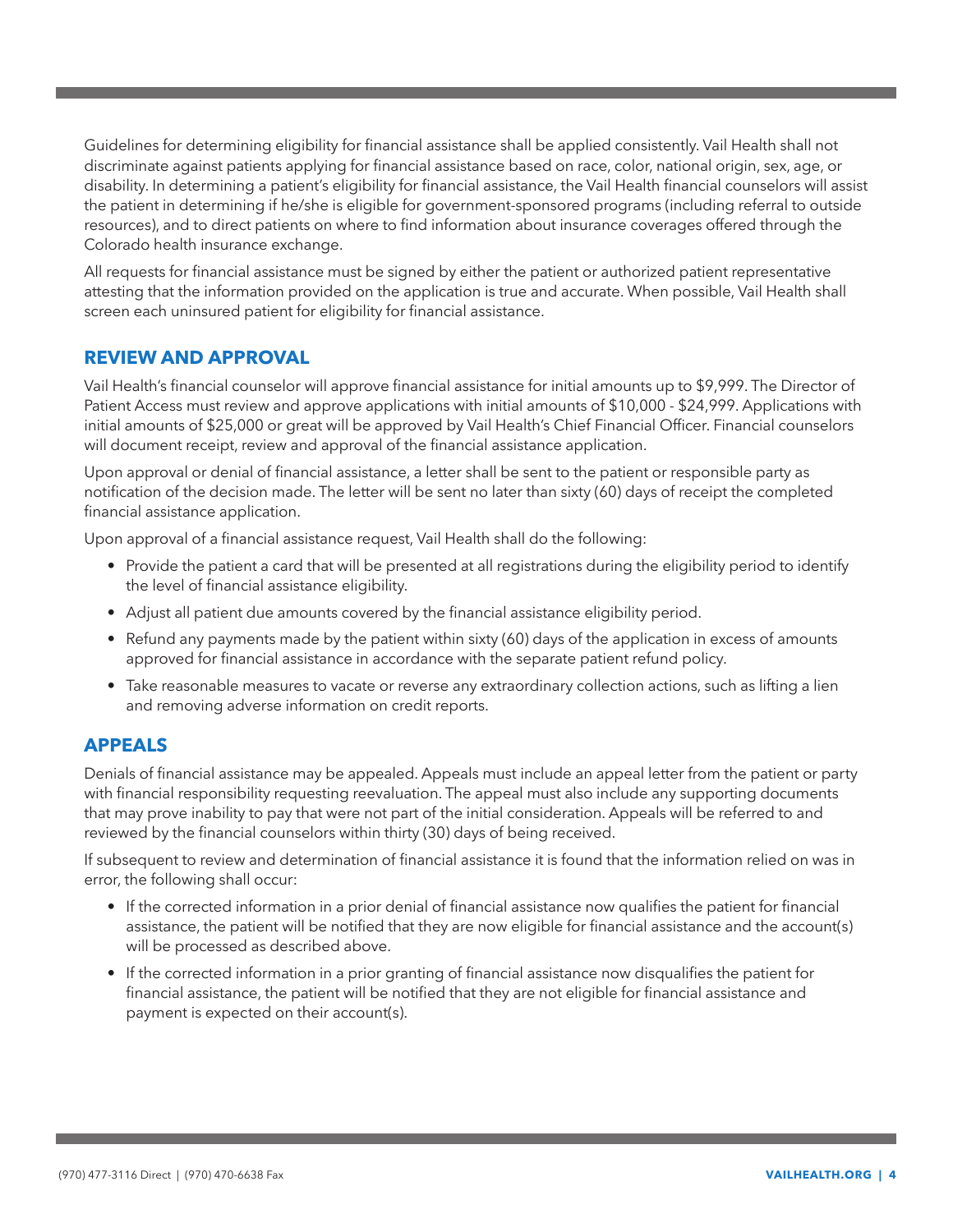Vail Health may initiate or resume extraordinary collection actions, i.e., transfer account to a collection agency, against an individual who has submitted an incomplete financial assistance application and who has not provided the missing information necessary to complete the application any earlier than the later of:

- Thirty (30) days after Vail Health provides written notice that the additional information is required, or
- The last day of the application period.

### **ACCOUNTING FOR AND TRACKING FINANCIAL ASSISTANCE DATA**

Reports will be maintained to show the following data on a monthly basis: number of applications for financial assistance received.

- Number of individuals granted financial assistance
- Number of appeals received
- Percentage of appeals reviewed with a reversed decision
- Total monthly write offs for financial assistance.

Finance shall calculate the cost associated with the services approved for financial assistance for disclosure in the annual financial statements and tax return.

The completed financial assistance application and all related supporting documentation will be stored on a secure Vail Health drive for the required retention timeframe.

- Signed financial assistance application
- Signed financial assistance program worksheet
- Patient approval / denial letter

#### **CHARGE LIMITATION**

Patients eligible for financial assistance with an FPL less than 250% of will not be charged more than the amount collected from Vail Health's lowest commercial contracted payer. Discounts will be applied against total charge amounts as listed below:

| FPI.            | <b>Discount</b> |
|-----------------|-----------------|
| $\langle 200\%$ | 100%            |
| $201\% - 300\%$ | 80%             |
| $301\% - 400\%$ | 60%             |
| $401\% - 500\%$ | 50%             |

Average generally billed (AGB) amounts shall be calculated by the 45th day after October 31st each year for the 12-month period ended October 31st to insure discounts to patients are below the AGB amounts. The billing statement to a patient will state the standard gross charge but must show a financial assistance write-off.

This policy is not required to be approved by the Vail Health Board of Directors each year for updates to the AGB.